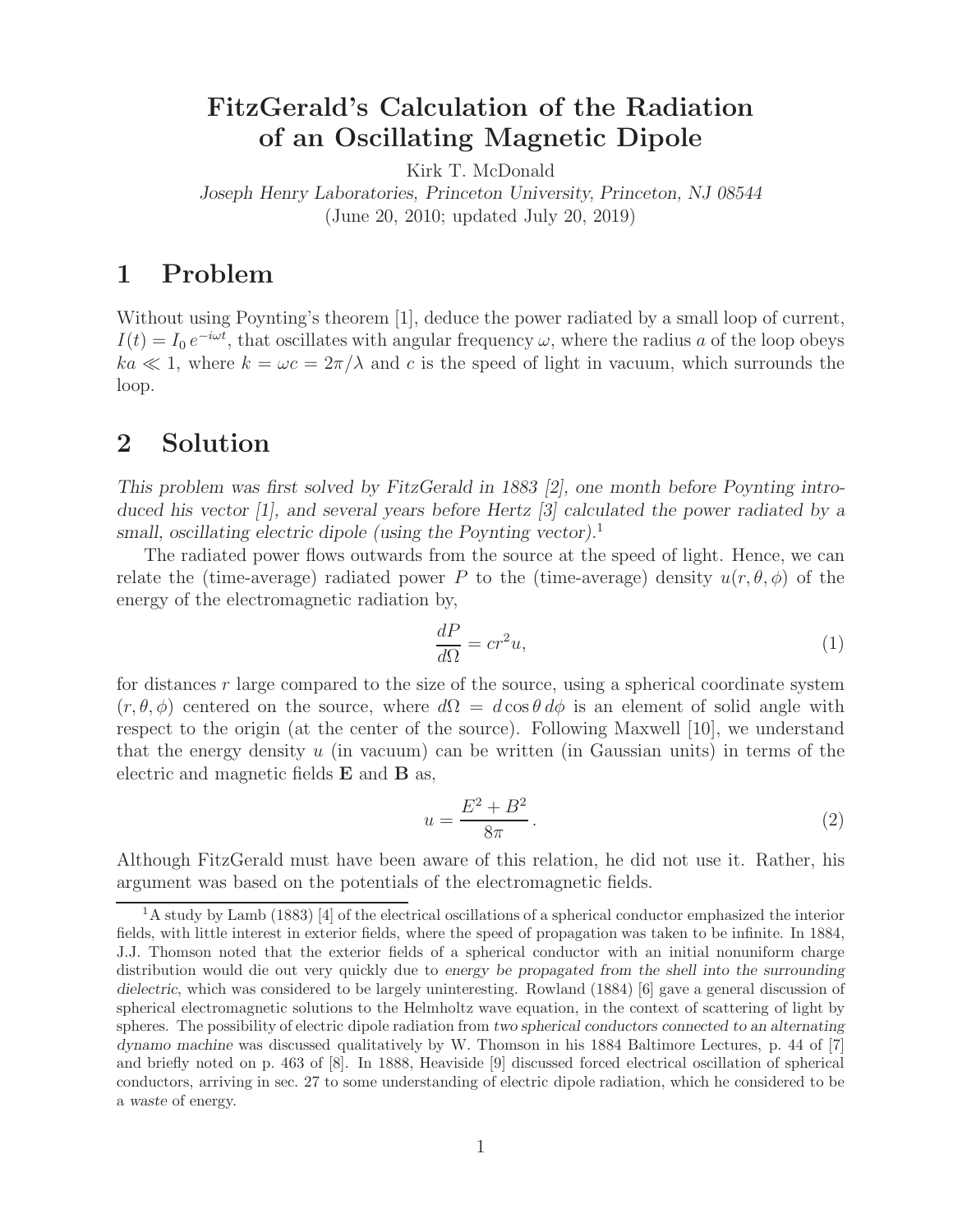The present problem concerns electrical currents, which can be taken to flow in a circuit where the electric charge density is everywhere zero. Then, the electric scalar potential  $V$  is everywhere zero.

The vector potential **A** is, however, nonzero. So, we can consider a relation between the energy density and the vector potential. Such a relation was given by Maxwell in eq. (37) of his great paper of 1864 [10], and in eq. (16) of Art. 634 of his *Treatise* [11],

$$
u = \frac{\mathbf{J} \cdot \mathbf{A}}{2c} \,. \tag{3}
$$

Maxwell's equation (3) was deduced for a steady current distribution **J**, which would now be called a conduction current density. In time-dependent situations, besides the conduction current density **J**conduction there also exists the so-called displacement current density,

$$
\mathbf{J}_{\text{displacement}} = \frac{1}{4\pi} \frac{\partial \mathbf{D}}{\partial t} \to \frac{1}{4\pi} \frac{\partial \mathbf{E}}{\partial t},\tag{4}
$$

where the latter form holds in vacuum (as considered in this note). FitzGerald [2] applied Maxwell's "static" equation (3) to the present dynamic example, using  $J = J_{\text{conduction}} +$ **J**displacement without comment or reference to Maxwell. In this section we accept FitzGerald's conjecture, and comment on its validity in sec. 3.

In general, the electric field is related to the potentials according to,

$$
\mathbf{E} = -\nabla V - \frac{1}{c} \frac{\partial \mathbf{A}}{\partial t}.
$$
 (5)

In examples such as the present where the electric charge density is zero, and consequently  $V = 0$ , the displacement current is a function only of the vector potential,

$$
\mathbf{J}_{\text{displacement}} = -\frac{1}{4\pi c} \frac{\partial^2 \mathbf{A}}{\partial t^2} = \frac{\omega^2 \mathbf{A}}{4\pi c},\tag{6}
$$

where the latter form holds for when the currents depend only on a single angular frequency  $\omega$ . Combining eqs. (3) and (6), the (time-average) energy density is (at large distances where the quasistatic magnetic-field energy of  $J_{\text{conduction}}$  can be neglected),

$$
u = \frac{\omega^2 |A|^2}{16\pi c^2} = \frac{k^2 |A|^2}{16\pi}.
$$
 (7)

FitzGerald follows Faraday and Maxwell in identifying the energy density (7) as a kind of "kinetic" energy of the ether. In addition, they considered the electrical energy of the system (which they called the "potential" energy). In a footnote [2], FitzGerald remarks that the time-average "kinetic" and "potential" energies should be equal, and so the total, time-average energy density should be twice that of eq. (7),

$$
u_{\text{total}} = \frac{k^2 |A|^2}{8\pi}.
$$
 (8)

Then, the (time-average) angular distribution of radiated power is, from eq. (1),

$$
\frac{dP}{d\Omega} = cr^2 u_{\text{total}} = \frac{ck^2r^2|A|^2}{8\pi}.
$$
\n(9)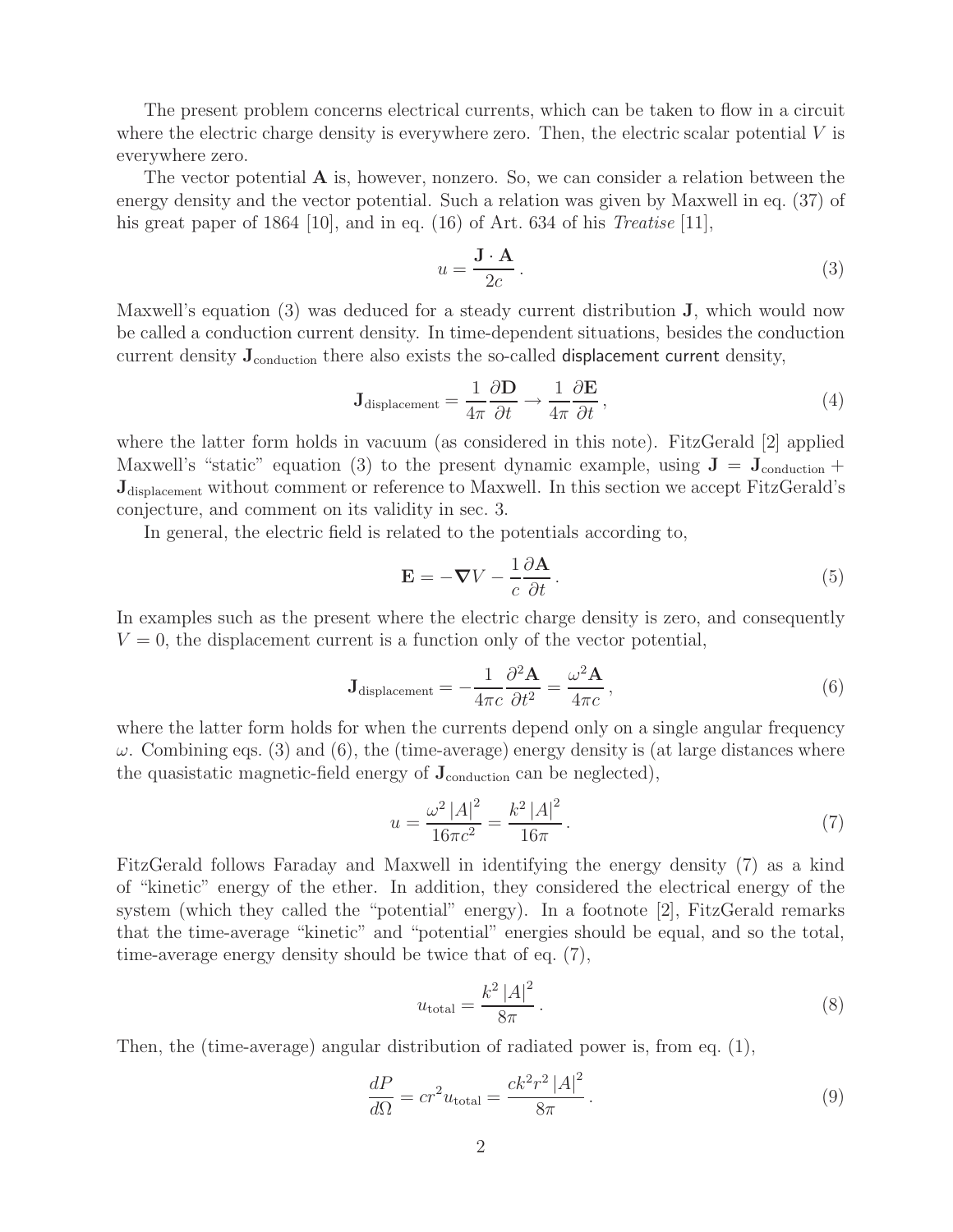All that remains is to find the vector potential of the oscillating current.

The current distribution  $J_{\text{conduction}}$  flows in a loop of radius a in the x-y plane, centered on the origin, and is independent of azimuth  $\phi$  when  $a \ll \lambda$  (ka  $\ll 1$ ) as assumed here. Then, the vector potential has only a  $\phi$  component, and is azimuthally symmetric.

Following Lorenz [12] (1867), the vector potential observed at  $(r, \theta, 0)$  can be calculated from the retarded current density,

$$
A_{\phi}(r,\theta,0,t) = \int \frac{J_{\phi'}(r',t'=t-R/c)\cos\phi'}{cR} d\text{Vol}',\tag{10}
$$

where the distance R from the source point to the observer at  $r \gg a$  is,

$$
R = \sqrt{(r\sin\theta - a\cos\phi')^2 + (a\sin\phi')^2 + (r\cos\theta)^2} = \sqrt{r^2 - 2ar\sin\theta\cos\phi' + a^2}
$$
  
 
$$
\approx r - a\sin\theta\cos\phi'.
$$
 (11)

For an oscillating current in the small loop of the form  $I_0 e^{-i\omega t}$  we can write,

$$
A_{\phi}(r,\theta,0,t) \approx \int_0^{2\pi} \frac{I_0 e^{-i\omega(t-R/c)} \cos \phi'}{cR} a d\phi' \approx \frac{I_0 a}{cr} \int_0^{2\pi} e^{-i\omega t + i\omega r/c - i\omega a \sin \theta \cos \phi'/c)} \cos \phi' d\phi'
$$
  

$$
\approx \frac{I_0 a e^{i(kr - \omega t)}}{cr} \int_0^{2\pi} (1 - ika \sin \theta \cos \phi') \cos \phi' d\phi' = -i\pi a^2 k I_0 \sin \theta \frac{e^{i(kr - \omega t)}}{cr}
$$
  

$$
= -ikm \sin \theta \frac{e^{i(kr - \omega t)}}{r}, \qquad (12)
$$

where  $m = \pi a^2 I_0/c$  is the magnetic moment of the current loop.

However, in 1883 the retarded potentials were not well known, perhaps due to Maxwell's apparent distrust of them [13]. It seems that FitzGerald independently (re)invented the retarded potentials [2].<sup>2</sup>

Using the approximation (12) in eq. (9) we obtain the time-average angular distribution of power radiated by the small oscillating magnetic dipole,

$$
\frac{dP}{d\Omega} \approx \frac{ck^4 m^2 \sin^2 \theta}{8\pi} = \frac{\pi (ka)^4 I_0^2 \sin^2 \theta}{8c},\tag{13}
$$

whose integral is,

$$
P \approx \frac{\pi^2 (ka)^4 I_0^2}{3c} = \frac{1}{2} \frac{\pi}{6} \frac{4\pi}{c} \left(\frac{L}{\lambda}\right)^4 I_0^2 \equiv \frac{R_{\text{rad}} I_0^2}{2},\tag{14}
$$

where the so-called radiation resistance of a small loop of circumference  $L = 2\pi a$  is,

$$
R_{\rm rad} = \frac{\pi}{6} \frac{4\pi}{c} \left(\frac{L}{\lambda}\right)^4 = 197 \left(\frac{L}{\lambda}\right)^4 \Omega,\tag{15}
$$

<sup>2</sup>A retarded velocity potential for acoustics was described by Rayleigh in 1877 [14], which likely influenced FitzGerald's derivation of the retarded vector potential. Thanks to B.J. Hunt for pointing this out. See also [15]. FitzGerald elaborated further on retarded potentials in [16]; see [17, 18, 19] for his thinking prior to [2].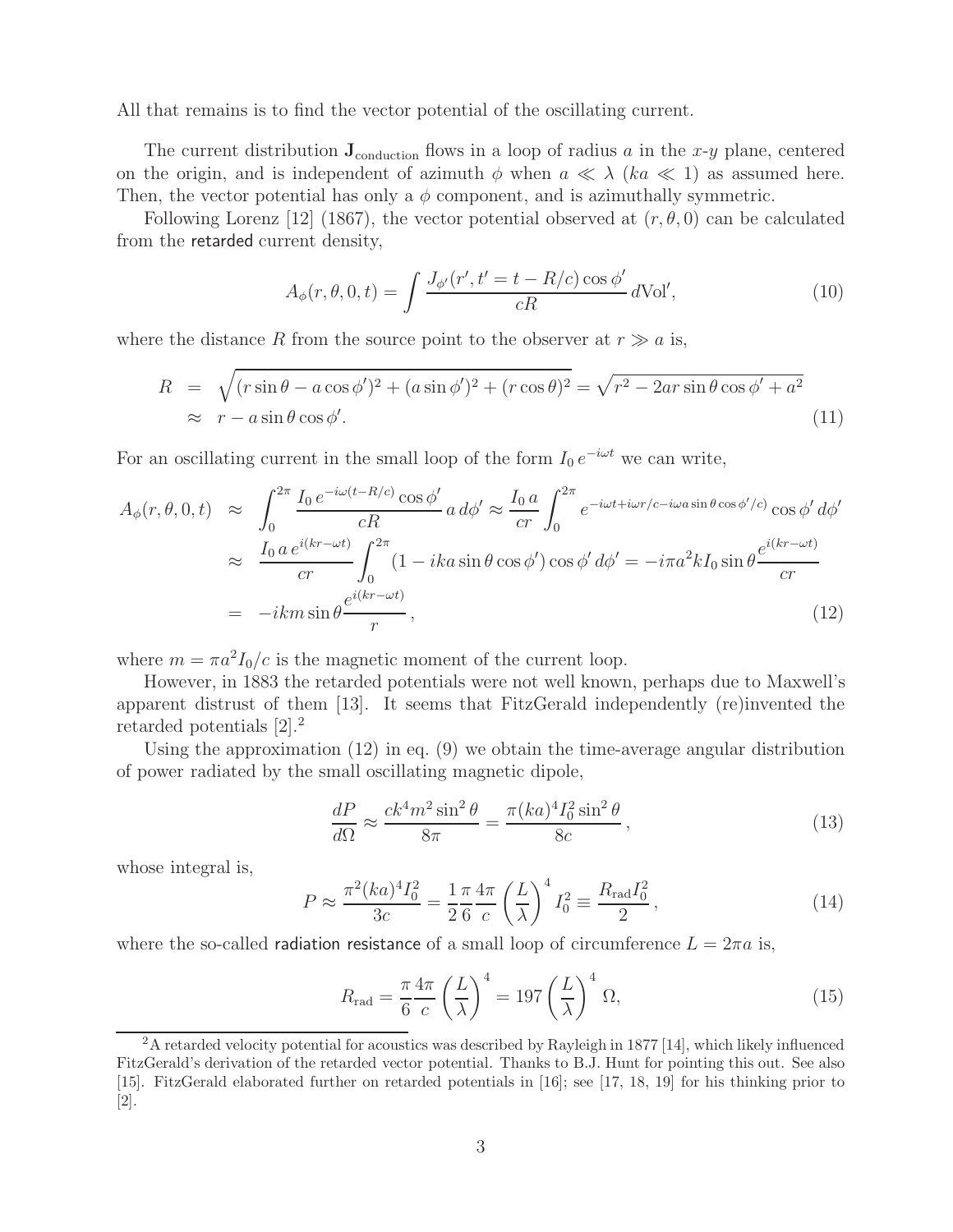noting that  $4\pi/c = 377 \Omega$  (= "resistance of the vacuum").

An implication of eq. (14) is that a DC current  $(\omega = kc = 0)$  doesn't radiate.<sup>3</sup>

#### **3 Validity of FitzGerald's Conjectures**

FitzGerald might have argued that,

$$
U_M = \int \frac{\mathbf{B} \cdot \mathbf{H}}{8\pi} d\text{Vol} = \int \frac{\mathbf{H} \cdot \nabla \times \mathbf{A}}{8\pi} d\text{Vol} \approx \int \frac{\mathbf{A} \cdot \nabla \times \mathbf{H}}{8\pi} d\text{Vol}
$$
  
= 
$$
\int \frac{\mathbf{A} \cdot [\mathbf{J}_{\text{cond}} + (1/4\pi)\partial \mathbf{D}/\partial t]}{2c} d\text{Vol},
$$
 (16)

where the approximation requires the neglect of the surface integral at infinity,  $\int \mathbf{A} \cdot \mathbf{H} dA$  rea, that arises in the integration by parts in eq.  $(16)$ . The vector potential **A** of an oscillating magnetic dipole is purely azimuthal as its conduction currents are purely azimuthal, so the magnetic field (in vacuum),  $\mathbf{H} = \mathbf{B} = \nabla \times \mathbf{A}$ , has no azimuthal component, and the surface integral vanishes for this example. But in general, eq. (16) does not hold when radiation is present.

FitzGerald obtained correct results (13)-(14) for the power radiated by a small oscillating current loop via a brilliant conjecture that the time-average "kinetic" energy density of the radiation could be related to the vector potential by eq. (7), and that the time-average "potential" energy density of the radiation has the same value.<sup>4</sup> The latter relation is indeed true in general (for radiation in vacuum), but eq. (7) is valid only if the electric field is entirely due to the vector potential, which implies that the electric charge density (and the scalar potential in the Lorenz gauge) must vanish everywhere. This requirement is met for currents oscillating in loops if the characteristic size of the loop is small compared to a wavelength, but it is not true in general. Hence, FitzGerald's method is appropriate for the problem that he considered, but does not provide a method of analysis of general oscillating current distributions.

In particular, distributions characterized by oscillating electric-dipole moments cannot be so analyzed. Only after Poynting [1] provided a more general view of energy density and flow in electromagnetic fields could more general radiation problems be successfully analyzed, starting with the great work of Hertz [3].

Furthermore, FitzGerald's analysis does not provide an accurate assessment of the nonradiative (sometimes called "reactive") energy density in the near field of the oscillating current loop, where the densities of electric and magnetic energy are very different.<sup>5</sup>

 $3$ The present computation is performed in the dipole approximation, so one might worry that radiation exists due to effects of higher-order multipoles. For an argument that this not so, see [20].

A different view is that radiation involves photons with nonzero frequency, but a DC current has no nonzero frequency content, and hence no radiation. This type of argument is reviewed in [21].

<sup>&</sup>lt;sup>4</sup>When  $V = 0$ , then  $\mathbf{E} = k\mathbf{A}$ , and the energy density (7) equals  $|E|^2/16\pi$ , which we recognize as the time-average electric rather than magnetic energy density, despite the origin of eq. (7) in the magnetostatic relation (3). Such complexities dramatize the contribution of Poynting [1] in clarifying the relation of the electric and magnetic energy densities to the flow of energy in the electromagnetic field.

 ${}^{5}$ See, for example, [22].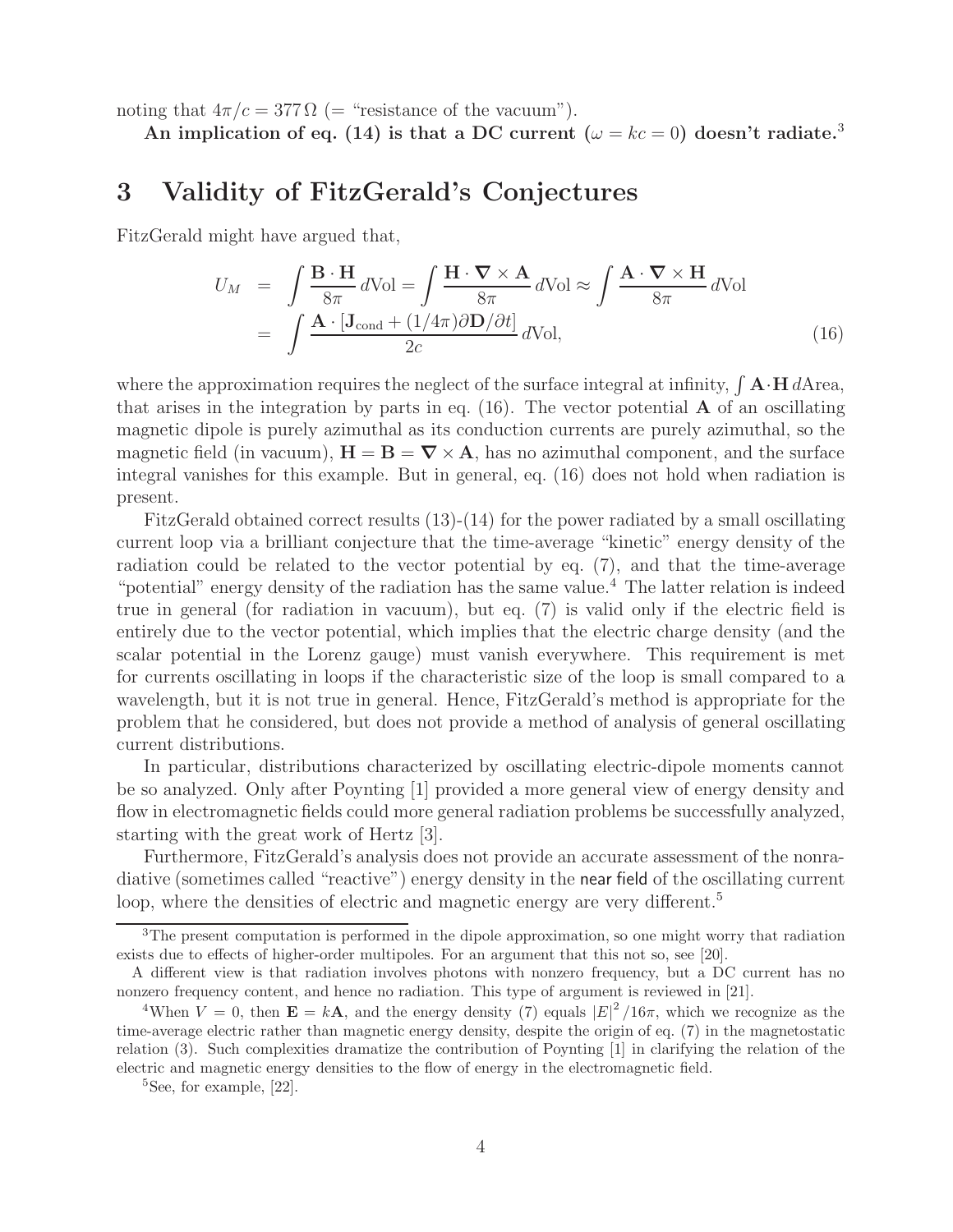Finally, it is interesting to note that FitzGerald regarded an oscillating current loop as a possible model for optical radiation by an atom. He understood that atoms are smaller than optical wavelengths, so his magnetic-dipole radiation would be a very weak effect. He does not seem to have appreciated that such radiation by a classical atom would quickly lead to its collapse.<sup>6</sup>

### **References**

- [1] J.H. Poynting, *On the Transfer of Energy in the Electromagnetic Field*, Phil. Trans. Roy. Soc. London **175**, 343 (1884), http://kirkmcd.princeton.edu/examples/EM/poynting\_ptrsl\_175\_343\_84.pdf
- [2] G.F. FitzGerald, *On the Quantity of Energy Transferred to the Ether by a Variable Current*, Trans. Roy. Dublin Soc. **3**, 57 (1884), http://kirkmcd.princeton.edu/examples/EM/fitzgerald\_trds\_3\_57\_84.pdf *On the Energy Lost by Radiation from Alternating Electric Currents*, Brit. Assoc. Rep. **175**, 343 (1883), http://kirkmcd.princeton.edu/examples/EM/fitzgerald\_bar\_83.pdf
- [3] H. Hertz, *Die Kräfte electrischer Schwingungen, behandelt nach der Maxwell'schen Theorie*, Weidemann's Ann. **36**, 1 (1889), http://kirkmcd.princeton.edu/examples/EM/hertz\_ap\_36\_1\_89.pdf *The Forces of Electrical Oscillations Treated According to Maxwell's Theory*, Nature **39**, 402, 450, 547 (1889), http://kirkmcd.princeton.edu/examples/EM/hertz\_nature\_39\_402\_89.pdf reprinted in chap. 9 of H. Hertz, *Electric Waves* (Macmillan, 1900), http://kirkmcd.princeton.edu/examples/EM/hertz\_electric\_oscillations.pdf
- [4] H. Lamb, *On Electrical Motions in a Spherical Conductor*, Phil. Trans. Roy. Soc. London A **174**, 519 (1883)), http://kirkmcd.princeton.edu/examples/EM/lamb\_ptrsla\_174\_519\_83.pdf
- [5] J.J. Thomson, *On Electrical Oscillations and the effects produced by the motion of an Electrified Sphere*, Proc. London Math. Soc. **15**, 197 (1884)), http://kirkmcd.princeton.edu/examples/EM/thomson\_plms\_15\_197\_84.pdf
- [6] H.A. Rowland, *On the Propagation of an Arbitrary Eletro-magnetic Disturbance, on Spherical Waves of Light, and the Dynamical Theory of Diffraction*, Phil. Mag. **17**, 413 (1884)), http://kirkmcd.princeton.edu/examples/EM/rowland\_pm\_17\_413\_84.pdf
- [7] Lord Kelvin, *Baltimore Lectures on Molecular Dynamics and the Wave Theory of Light* (Cambridge U. Press, 1904), http://kirkmcd.princeton.edu/examples/EM/kelvin\_baltimore\_04.pdf
- [8] G. Forbes, *Molecular Dynamics*, Nature **31**, 461 (1885)), http://kirkmcd.princeton.edu/examples/EM/thomson\_nature\_31\_461\_85.pdf
- [9] O. Heaviside, *On Electromagnetic Waves, especially in relation to the Vorticity of the Impressed Forces; and the Forced Vibrations of Electromagnetic Systems*, Phil. Mag. **25**, 379 (1888)), http://kirkmcd.princeton.edu/examples/EM/heaviside\_pm\_25\_379\_88.pdf

 ${}^{6}$ See, for example, [23].